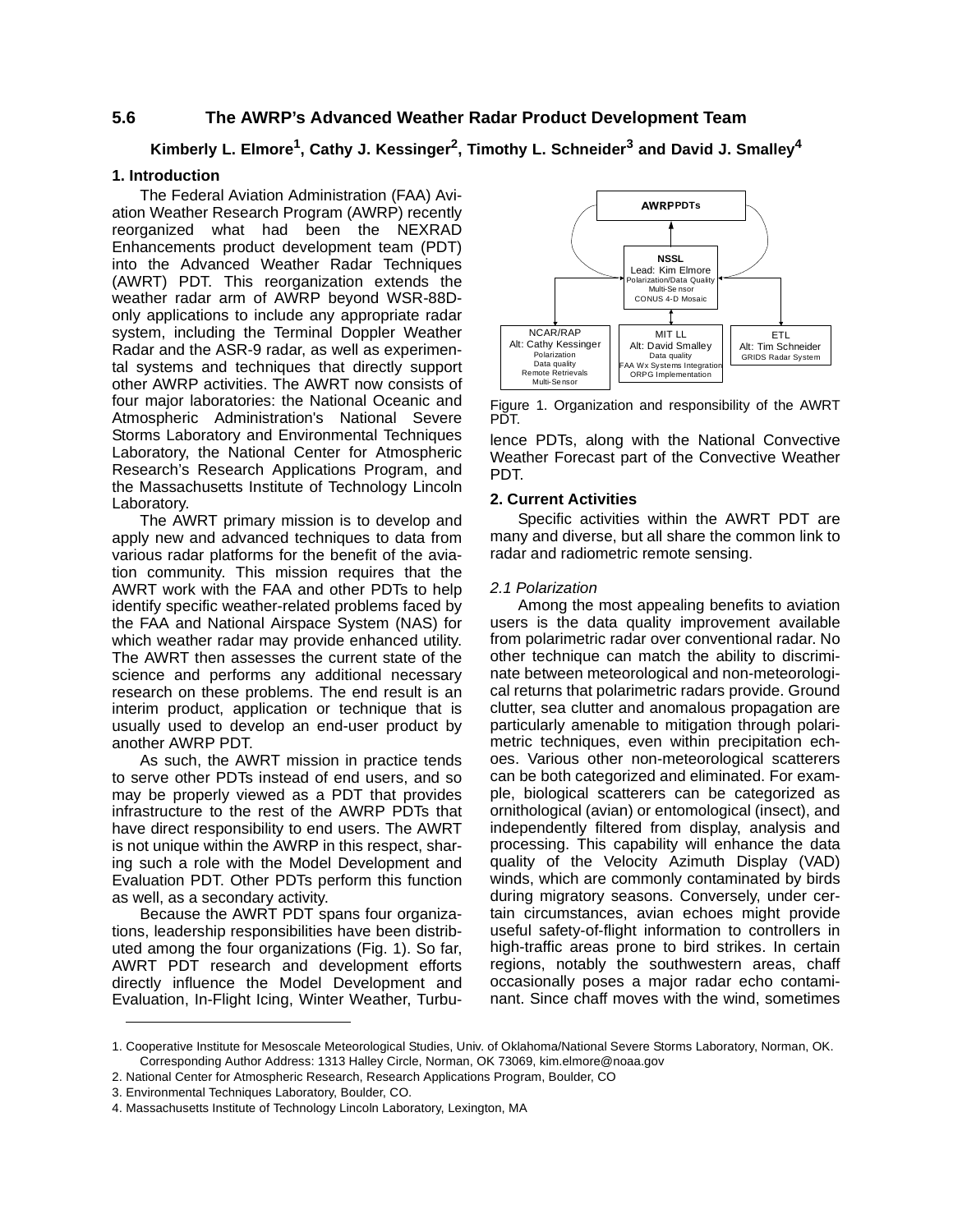has significant vertical extent, and can generate reflectivity values above 40 dBZ, current mitigation methods are ineffective (Figs. 2 and 3). Fortu-



Figure 2. Reflectivity for 6 Feb 2003.



Figure 3. Cross polarization correlation signatures for the reflectivity in Fig. 2.

nately, chaff echoes possess clear polarimetric signatures that make removal straightforward.

Polarization work targets several specific areas: discrimination between meteorological and non-meteorological scatterers (including discrimination between birds, insects, chaff, and anomalous propagation), mixed-phase cloud identification, convective updraft signatures, turbulence polarimetric signature detection, freezing level detection, winter precipitation quantification, and freezing rain detection. Additional insight into the AWRT polarization work may be found in Brandes and Ryzhkov (2004), Giagrande and Ryzhkov (2004), Giagrande et al. (2004), Ikeda et al. (2004), Scharfenberg et al. (2004), Scharfenberg and Lakshmanan, (2004), and Zhang et al. (2004).

### *2.2 Circulation Detection Development*

FAA interests can benefit from accurate detection of severe weather signatures such as circulations (mesocyclones). Higher than acceptable false alarm rates associated with the current generation of algorithms detecting these signatures has made their use dubious. The FAA does not typically have a human-in-the-loop to make a value judgement regarding the validity of a severe weather detection. To mitigate this problem, new, more robust and reliable circulation detection algorithms based on a local 2-D linear least squares technique (LLSD, Smith and Elmore, 2004) are being developed. Algorithms that use circulations to diagnose storm severity or estimate storm longevity will be considerably improved by this work (Fig. 4).



Figure 4. 8 h LLSD accumulated rotation field for May 3, 1999, showing the tracks of vortex centers. Tornado damage tracks are shown as white contours.

#### *2.3 3D National Mosaic*

Over the past few years, the AWRT PDT has developed a fully 3D gridded radar reflectivity product. As of 2004, this product now covers the entire CONUS. This 3D mosaic incorporates 154 WSR-88D radars into a unified Cartesian grid that encompass the CONUS from 65ºW to 128ºW in longitude and from 20ºN to 50ºN in latitude. The CONUS 3D mosaic grid has a 1 km x 1 km horizontal spacing with 21 vertical levels starting at 1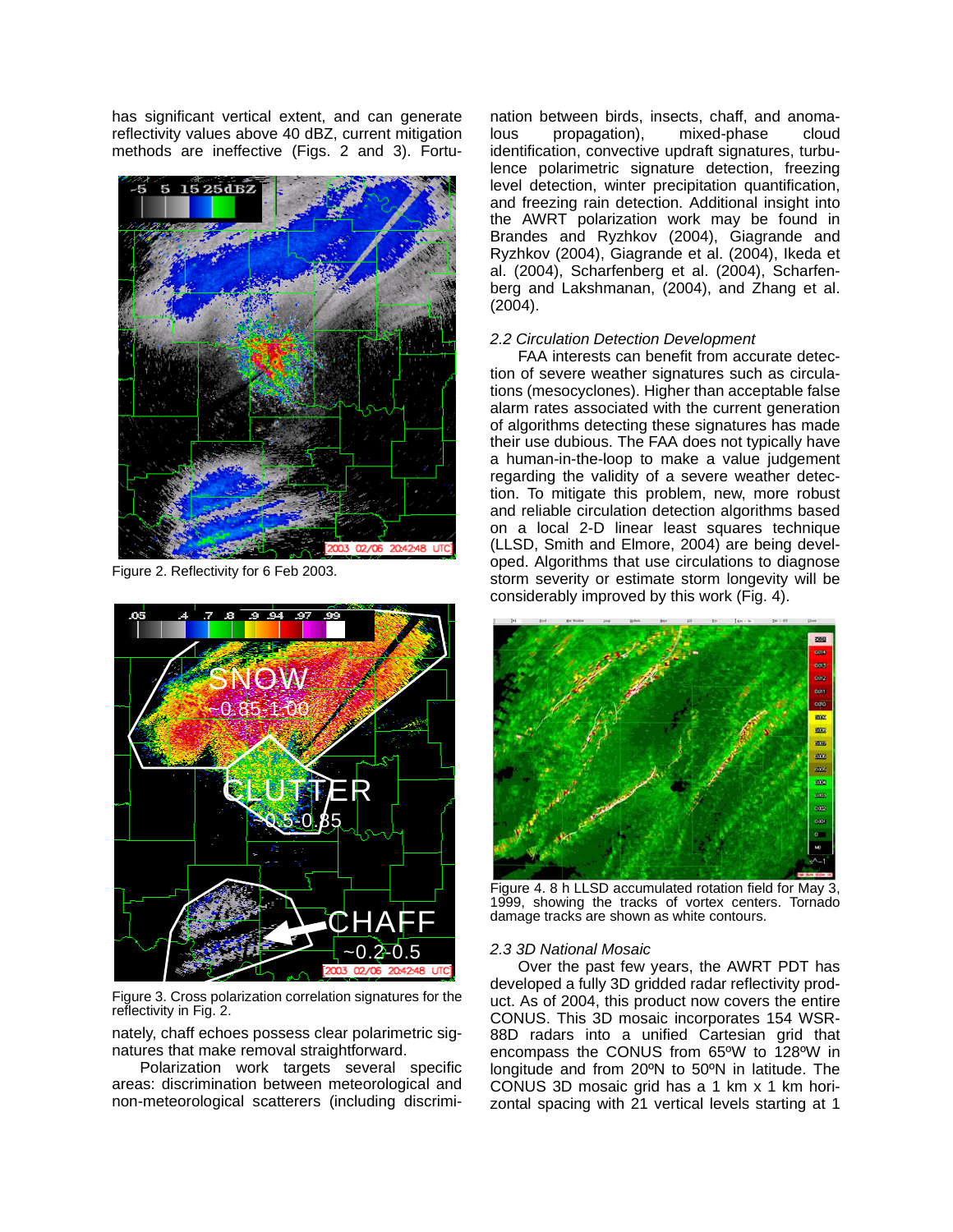km MSL and extending to 17 km MSL. The vertical resolution of the 3D grid below 5 km MSL is 500 m and 1 km above. The CONUS 3D mosaic product cycle updates every 5 minutes.

The 3D CONUS mosaic represents a fundamental paradigm shift in how WSR-88D base-level data are treated and used. While there are examples of using a subset of networked WSR-88Ds for specific tasks or display purposes, this CONUS mosaic holds a unique position in that it is intended to provide a 3D/4D mosaic of the raw WSR-88D data as one network as an end product instead of as individual radars that will be used as a basic data source by other applications. Such an approach has many benefits. The National Convective Weather Forecast portion of the Convective Weather PDT, Winter Weather, In-Flight Icing and Model Development and Evaluation PDTs all have clearly-stated needs for treating the raw WSR-88D data as one network that must be combined for optimal utility.

In the current configuration, all data are ingested at the Center for Analysis and Prediction of Storms (CAPS) and processed on a 15 dual-processor node Linux cluster. The grid is broken into 19 tiles (Fig. 5) to facilitate the parallel nature of the



Figure 5. The CONUS domain for the 3D national radar mosaic. The dark red lines delineate the tiles used for processing the national mosaic.

task. More details on the 3D National Mosaic may be found in Langston et al. (2004), Langston and Zhang (2004), Zhang et al. (2004a), Zhang et al. (2004b), and Zhang and Wang (2004).

#### *2.4 WARP Support*

The Weather And Radar Processor (WARP) is integral to air traffic controller displays. New to controller displays is that WARP uses a radar designed specifically for weather applications. Prior to this, the long-range L-band surveillance radars had been used for weather return display. However, due to the nature of its mission and hardware, the WSR-88D cannot take the same approaches to data quality control as do the longrange L-band radars currently used by air traffic control. New approaches to data quality control need to be developed so the users have confidence in the weather data products displayed to them. Porter (2004) contains examples of current progress.

## **3. New Tasks for 2005**

## *3.1 GRIDS*

To have all weather-radar work within a single PDT, work on the NOAA ground-based remote icing detection system (GRIDS, Schneider, et al., 2004) radar will be moved from within the In-Flight Icing PDT to the AWRT PDT. The GRIDS system has potential applications in the Ceiling and Visibility PDT, the Turbulence PDT, model parameterization development in the Model Development and Evaluation PDT, and may be useful as a baseline for other operational instruments, such as satellite and the WSR-88D. GRIDS evolved out of early experimentation and development at the Environmental Technology Laboratory that applied microwave radiometry and short wavelength radars to cloud studies. After some preliminary work, one obvious conclusion was that this instrumentation clearly had much to offer the in-flight icing community. GRIDS eventually found a home in the AWRP program's In-flight Icing PDT in 2001. After four productive years, in fiscal year 2005, the GRIDS product will be combined with the other AWRP radar research efforts in the AWRT PDT. While the primary focus of the GRIDS project will remain inflight icing, this realignment will permit the GRIDS project to explore supporting other aviation weather research efforts.

## *3.2 Common Algorithms for ORDA*

The WSR-88D (NEXRAD), Terminal Doppler Weather Radar (TDWR), the ASR-9 with the Weather Systems Processor (WSP), and the ASR-11 with its weather channel are the principal radars used for operational weather services by the Federal Aviation Administration (FAA). Traditionally, the collected data from these radars are analyzed and products produced from their respective radar product generators. With the WSR-88D soon scheduled to begin deployment of its Open Radar Data Acquisition (ORDA) unit, there will be a capability to share algorithmic techniques among the digital signal processors used by these open-systems radars upstream of the radar product generators (Cho et al., 2004). This provides the opportunity to transfer promising techniques developed for one radar platform's ORDA to the others' ORDAs to assess benefit individually or as a networked solution. The development of algorithms for Radar Data Acquisition units provides new oppor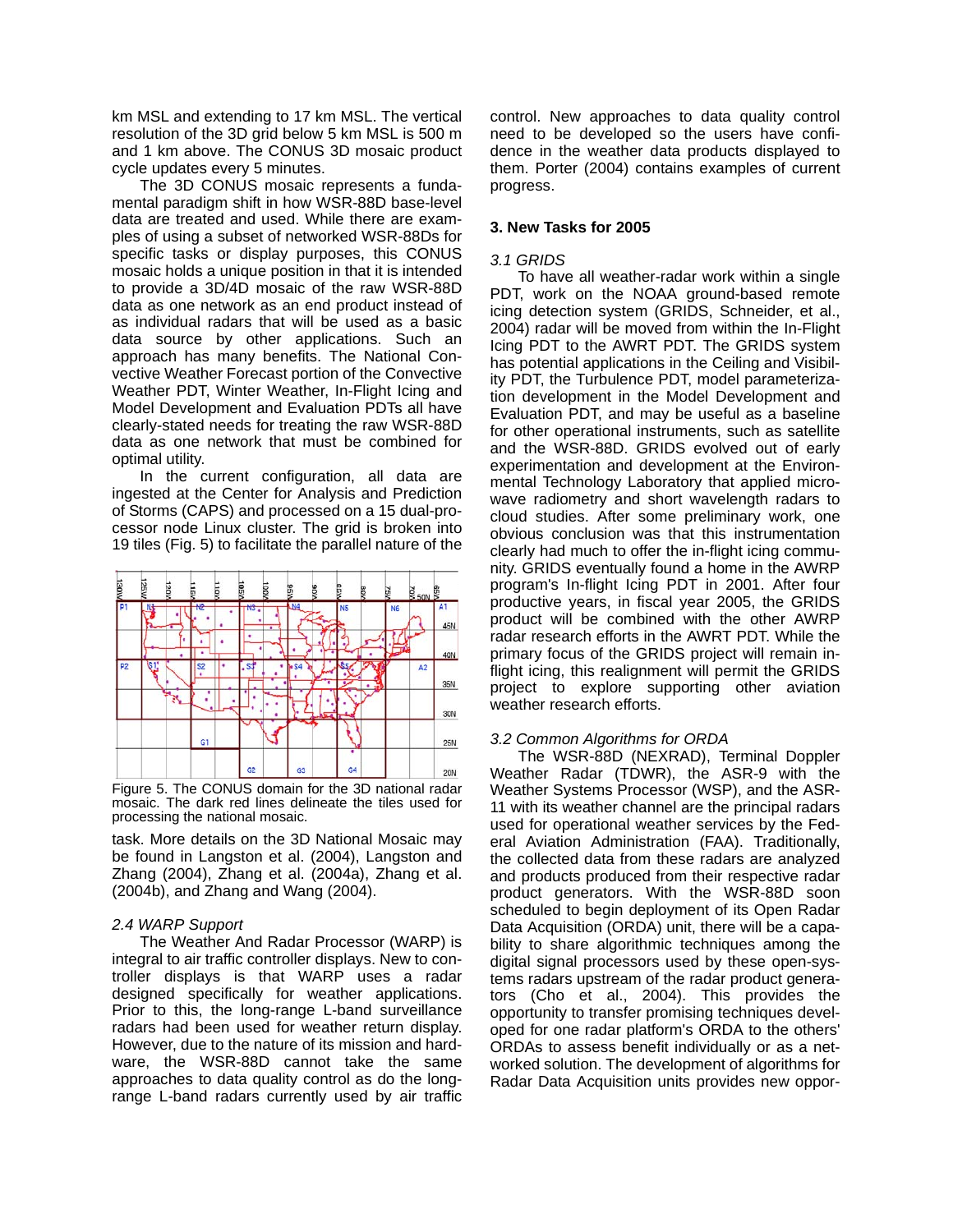tunities to provide benefit from these FAA weather systems not possible previously.

These techniques will be beneficial in a number of important areas across the radar platforms. Through range-velocity (R/V) mitigation, the extent of quality Doppler data can be increased by using complementary techniques exploiting multiple PRFs or pulse phase coding within tilts or radials. Recently, practical refractivity (N) estimates have been retrieved from phase measurements on stationary ground targets utilizing S-band weather radar. Spatial depictions of the distribution of N estimated from radar provide a new, atypical approach with weather radar for the determination of boundaries since N relates to atmospheric temperature, pressure, and water vapor pressure. These boundaries may be particularly interesting for convective weather initiation applications.

Additional techniques of interest will yield data quality improvement in low signal to noise situations by applying adaptive dwell techniques. The detection of near-surface phenomena to farther ranges can be improved through the use of new surveillance scan strategies that utilize extra, low elevation angles and exploit overlapped tilts to estimate parameters in the lowest portion of the pulse volume. The ability to enhance the quality, range extent, and availability of new data benefit any FAA user of data from these radar platforms.

#### **4. Acknowledgements.**

This research is in response to requirements and funding by the Federal Aviation Administration (FAA). The views expressed are those of the authors and do not necessarily represent the official policy or position of the FAA.

#### **5. References**

- Brandes, E. A. and A. V. Ryzhkov, 2004: Hail detection with polarimetric radar. *Preprints,* 11th Conf. on Av. Range and Aerospace Metor., Hyannis, MA, Amer. Meteor. Soc., CD-ROM, P5.10.
- Cho, J. Y. N., N. G. Parker and G. R. Elkin, 2004: Improved Range-Velocity Ambiguity Mitigation for the Terminal Doppler Weather Radar. *Preprints,* 11th Conf. on Av. Range and Aerospace Metor., Hyannis, MA, Amer. Meteor. Soc., CD-ROM, P5.4.
- Giagrande, S. and A. V. Ryzhkov, 2004: Polarimetric Method for Bright Band Detection. *Preprints,* 11th Conf. on Av. Range and Aerospace Metor., Hyannis, MA, Amer. Meteor. Soc., CD-ROM, P5.8.
	- -, V. Melnikov and J. Kraus, 2004: Calibration of the polarimetric NEXRAD radar using meteorological signals. *Preprints,* 11th Conf. on Av. Range and Aerospace Metor., Hyannis, MA, Amer. Meteor. Soc., CD-ROM, P5.15.
- Ikeda, K., E. A. Brandes and G. Zhang, 2004: Observations of winter storms with 2-D video disdrometer

and polarimetric radar. *Preprints,* 11th Conf. on Av. Range and Aerospace Metor., Hyannis, MA, Amer. Meteor. Soc., CD-ROM, P5.3.

- Langston, C., K. Howard and J. Zhang, 2004: Fourdimensional dynamic radar mosaic. *Preprints,* 11th Conf. on Av. Range and Aerospace Metor., Hyannis, MA, Amer. Meteor. Soc., CD-ROM, P5.11.
- and J. Zhang, 2004: An automated algorithm for radar beam occultation. *Preprints,* 11th Conf. on Av. Range and Aerospace Metor., Hyannis, MA, Amer. Meteor. Soc., CD-ROM, P5.16.
- Scharfenberg, K., P. T. Schlatter and D. J. Miller, 2004: The use of the "ZDR column" signature in short-term thunderstorm forecasts. *Preprints,* 11th Conf. on Av. Range and Aerospace Metor., Hyannis, MA, Amer. Meteor. Soc., CD-ROM, P5.5.
- -, K., and V. Lakshmanan, 2004: The use of NWP data in polarimetric hydrometeor classification. Preprints, 11th Conf. on Av. Range and Aerospace Metor., Hyannis, MA, Amer. Meteor. Soc., CD-ROM, P5.6.
- Porter, C. W., 2004: Correcting and enhancing AP mitigation within ORPG composite reflectivity products for FAA systems. *Preprints,* 11th Conf. on Av. Range and Aerospace Metor., Hyannis, MA, Amer. Meteor. Soc., CD-ROM, P5.2.
- Schneider, T. L., B. Bartram. C. Campbell, J. Gibson, D. Hazen, S. Matrosov, and R. F. Reinking, 2004: An overview of ground-based remote sensing during AIRS-2 and WISP-04, using the NOAA GRIDS system. *Preprints,* 11th Conf. on Av. Range and Aerospace Metor., Hyannis, MA, Amer. Meteor. Soc., CD-ROM, P6.13.
- Smith, T. and K. L. Elmore, 2004: The Use of Radial Velocity Derivatives to Diagnose Rotation and Divergence. *Preprints,* 11th Conf. on Av. Range and Aerospace Metor., Hyannis, MA, Amer. Meteor. Soc., CD-ROM, P5.6.
- Zhang, J., K. Howard, W. Xia, C. Langston, S. Wang, and Y. Qin, 2004a: Three-dimensional high-resolution national radar mosaic. *Preprints,* 11th Conf. on Av. Range and Aerospace Metor., Hyannis, MA, Amer. Meteor. Soc., CD-ROM, 3.5.
- -, S. Wang and B. Clark, 2004b: WSR-88D reflectivity quality control using horizontal and vertical reflectivity structure. *Preprints,* 11th Conf. on Av. Range and Aerospace Metor., Hyannis, MA, Amer. Meteor. Soc., CD-ROM, P5.4.
- and S. Wang, 2004: An automated multi-pass velocity dealiasing scheme. *Preprints,* 11th Conf. on Av. Range and Aerospace Metor., Hyannis, MA, Amer. Meteor. Soc., CD-ROM, 5.5.
- Zhang, P, A. V. Ryzhkov and D. Zrnic, 2004: Detection of birds and insects using polarimetric radar observa-